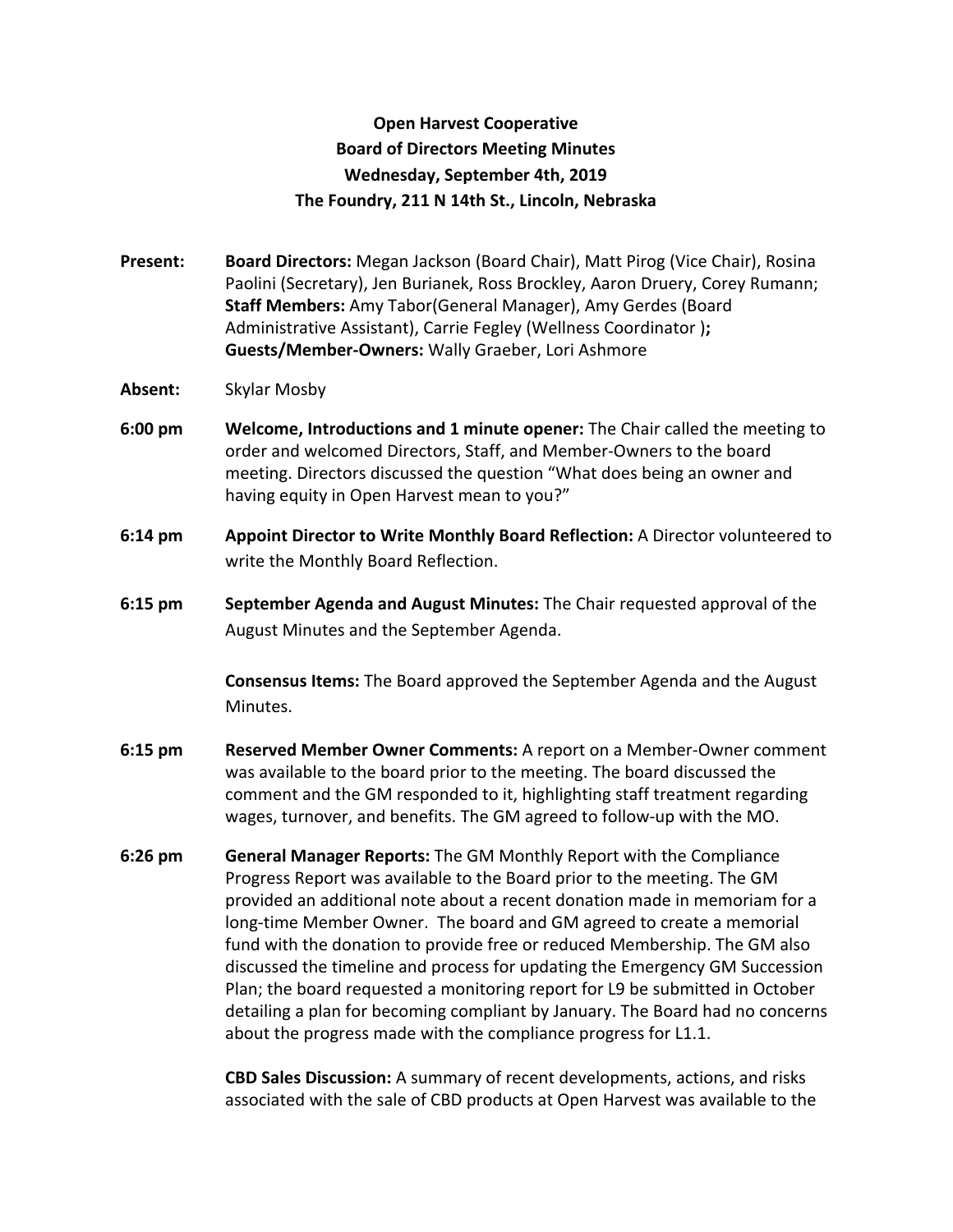Board prior to the meeting. Directors discussed the risks of selling CBD and the financial repercussions the store could experience, and agreed that while the update and information was appreciated, the co-op will not sell CBD products until the legality of doing so has been established.

**Monitoring Reports:** L4: Member-Owner Rights and Responsibilities and L5: Engagement of Member-Owners and Customers were available to the Board prior to the meeting and presented with no changes. The GM asserted compliance on all parts of both policies. The board questioned the interpretation and data used for L5 global, and recommended a review of the policy to improve future monitoring and reporting.

The Chair requested that the Board acknowledge receipt of the Monthly GM Report and to approve L4 and L5 as compliant.

**Consensus Items:** The Board holds no concerns and accepted receipt of the GM report and approved the policies as compliant.

- **7:25 pm Policy Revision and Review:** Directors volunteered to review L5.
- **7:26 pm NCG Participation Report and Conversation Guide:** The board agreed to table this discussion due to time and rescheduled the conversation to November.
- **7:29 pm Monitoring the G Policies for October:** Directors agreed on a plan for monitoring the G's, which included taking a board self-assessment survey and to review policies for further reflection on board performance.
- **7:33 pm Board Election Committee:** The committee report was available to the Board prior to the meeting and presented with no changes.
- **7:39 pm Board Operations Committee:** The committee report was available to the Board prior to the meeting and presented with no changes. The board supported committee recommendations and formally requested the GM to present a plan for building cash with the L1 Monitoring Report in February 2020. The board also agreed on a plan to create a procedure requiring at least 10-days notice for MO's requesting time on the agenda.
- **7:57 pm Annual Meeting Committee:** The committee report was available to the Board prior to the meeting and presented with no changes or board decisions.
- **8:00 pm Review Action Items and Meeting Reflections:** The Board discussed Action Items and shared reflections on the meeting.